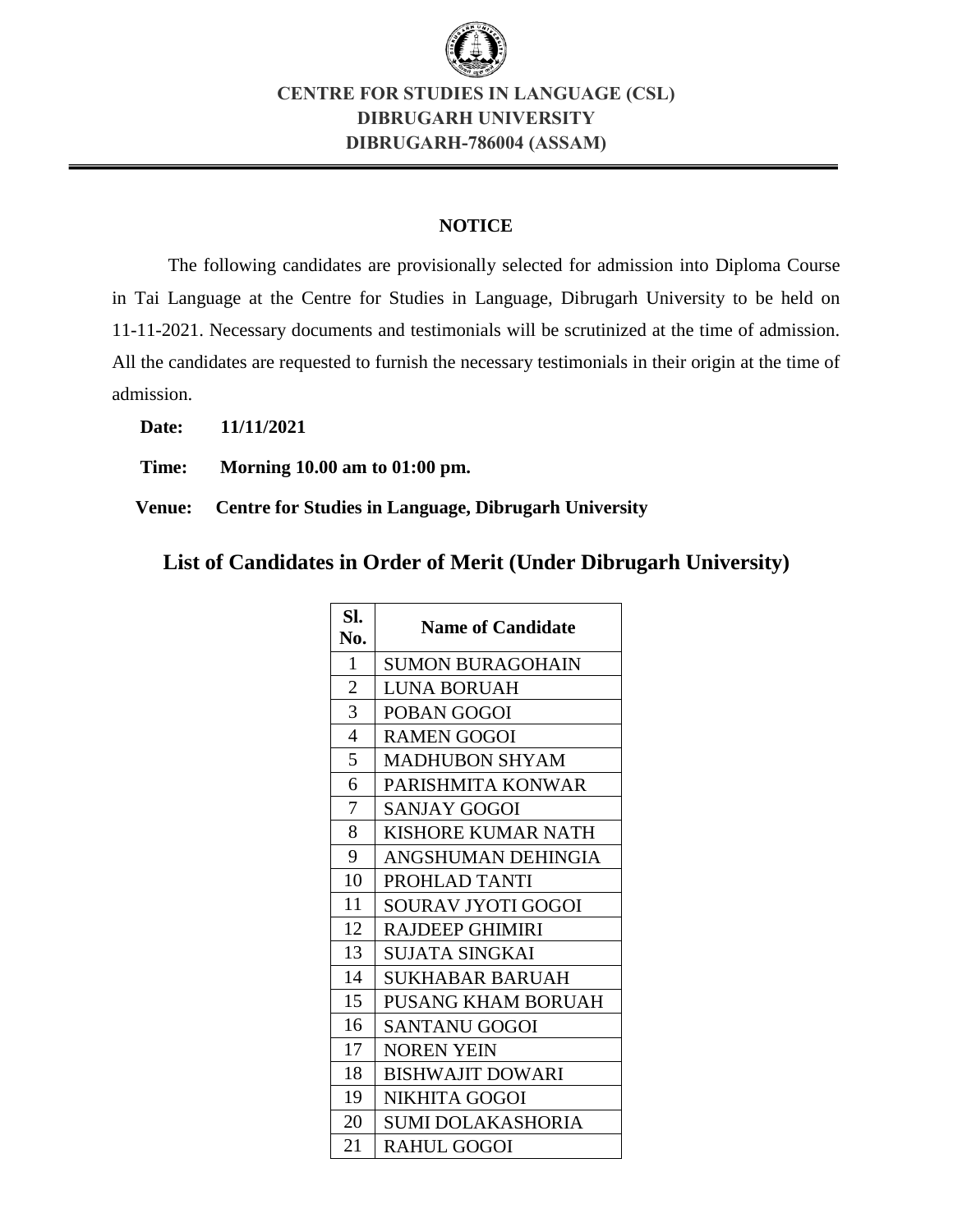| SI.<br>No.               | <b>Name of Candidate</b> |
|--------------------------|--------------------------|
|                          | <b>DHIRAJ DEKA</b>       |
| $\overline{2}$           | <b>JONDEEP DAS</b>       |
| 3                        | <b>BHARGAV LAHAN</b>     |
| 4                        | <b>NAVADWEEP KALITA</b>  |
| $\overline{\mathcal{L}}$ | <b>RUP JYOTI BORAH</b>   |

## . **List of Candidates in Order of Merit (Other University)**

### **N. B.**

- i) All the selected candidates for their admission into Diploma Course in Tai Language in the Centre for Studies in Language, Dibrugarh University will have to pay the course fee as determined by the University. **(Please visit the Dibrugarh University website for further information in this regard: [www.dibru.ac.in](http://www.dibru.ac.in/) )**
- ii) The admission will be strictly provisional only. The candidates must submit an undertaking on 'Provisional Admission' (format available in the University website) at the time of admission.
- iii) The candidate must be present at the Centre for Studies in Language, Dibrugarh University at 9.30 a.m. for admission.
- iv) The candidate must bring a print copy of the Online Application and photocopies of all the relevant testimonials.
- v) The candidate must bring all the original documents including the Caste Certificates (in case of statutory reservation) for producing before the Admission Committee. Admission to the course depends on the verification of all original documents. All payments will be done online.
- vi) The candidates who have secured same marks in the Graduation, their admission will be based on the marks obtained in Class- $10^{th}$  and  $12^{th}$  Examinations.
- vii) The candidates may visit the University website www.dibru.ac.in for details of Admission Fee, Course Fee, Fee payment procedure etc.
- viii) Fee waiving benefit shall not be applicable as per memorandum of the Govt. of Assam for Self-financing Courses.
- ix) The candidate who fails to be present on the day of admission will forfeit his or her seat.
- x) The candidates must go through the documents attached herewith for further details related to Admission.

Sd/ Chairperson i/c Centre for Studies in Language Dibrugarh University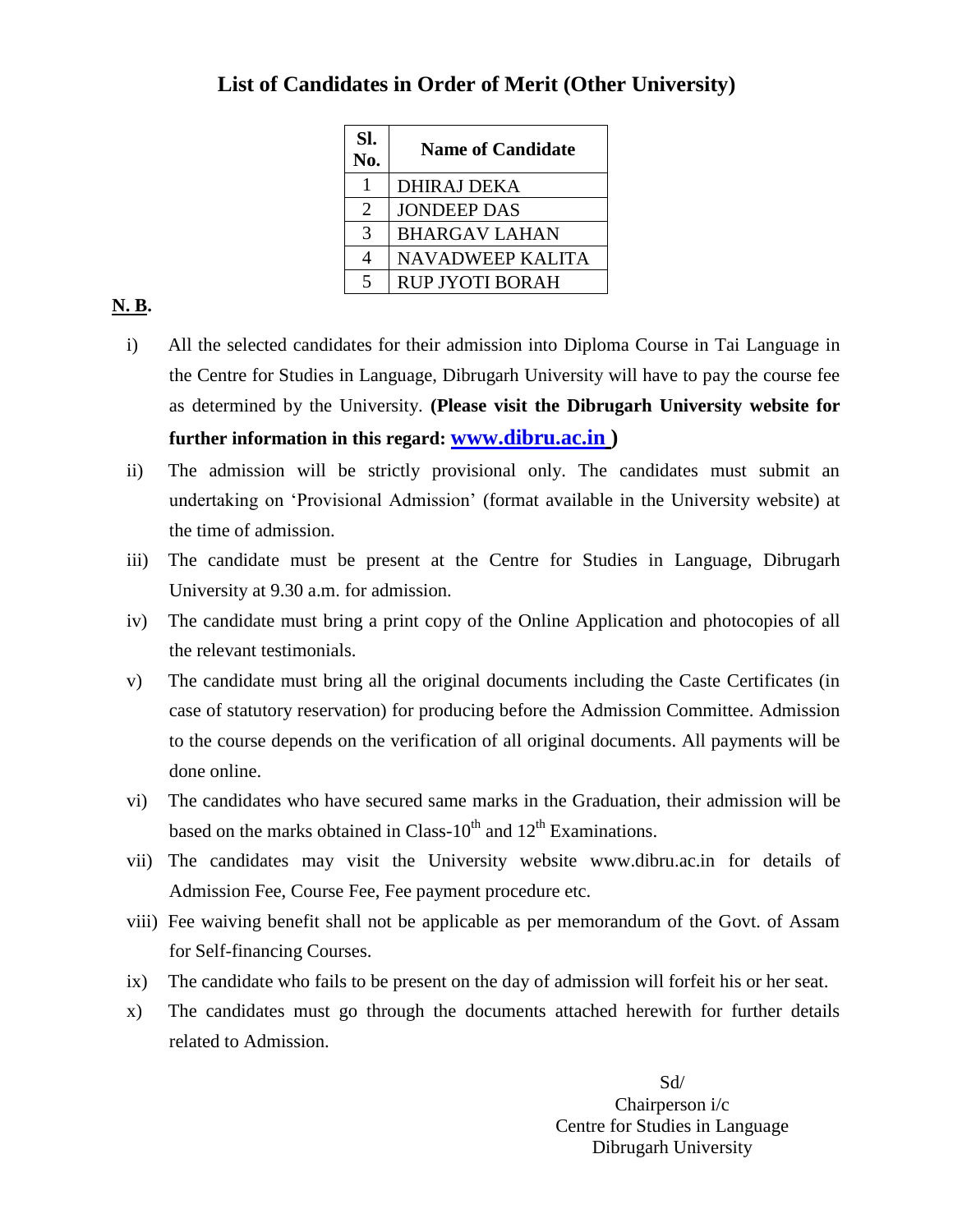

# **CENTRE FOR STUDIES IN LANGUAGE (CSL) DIBRUGARH UNIVERSITY DIBRUGARH-786004 (ASSAM)**

#### **NOTICE**

The following candidates are provisionally selected for admission into Certificate Course in Spoken Tai at the Centre for Studies in Language, Dibrugarh University to be held on 11-11- 2021. Necessary documents and testimonials will be scrutinized at the time of admission. All the candidates are requested to furnish the necessary testimonials in their origin at the time of admission.

**Date: 11/11/2021**

**Time: Morning 10.00 am to 01:00 pm.**

**Venue: Centre for Studies in Language, Dibrugarh University**

| SI.<br>No.     | <b>Name of Candidate</b>    |
|----------------|-----------------------------|
| 1              | <b>BHASKAR PRATIM GOGOI</b> |
| $\overline{2}$ | <b>LAKHYAJIT BORUAH</b>     |
| 3              | <b>KHAGEN BORAH</b>         |
| 4              | <b>GAURAV DAS</b>           |
| 5              | <b>LUNA BORUAH</b>          |
| 6              | <b>SUKANYA GOGOI</b>        |
| 7              | <b>KEKHADA YEIN</b>         |
| 8              | <b>RAHUL GOGOI</b>          |

. **List of Candidates in Order of Merit**

### **N. B.**

- i) All the selected candidates for their admission into Certificate Course in Spoken Tai in the Centre for Studies in Language, Dibrugarh University will have to pay the course fee as determined by the University. **(Please visit the Dibrugarh University website for further information in this regard: [www.dibru.ac.in](http://www.dibru.ac.in/) )**
- ii) The candidate must be present at the Centre for Studies in Language, Dibrugarh University at 9.30 a.m. for admission.